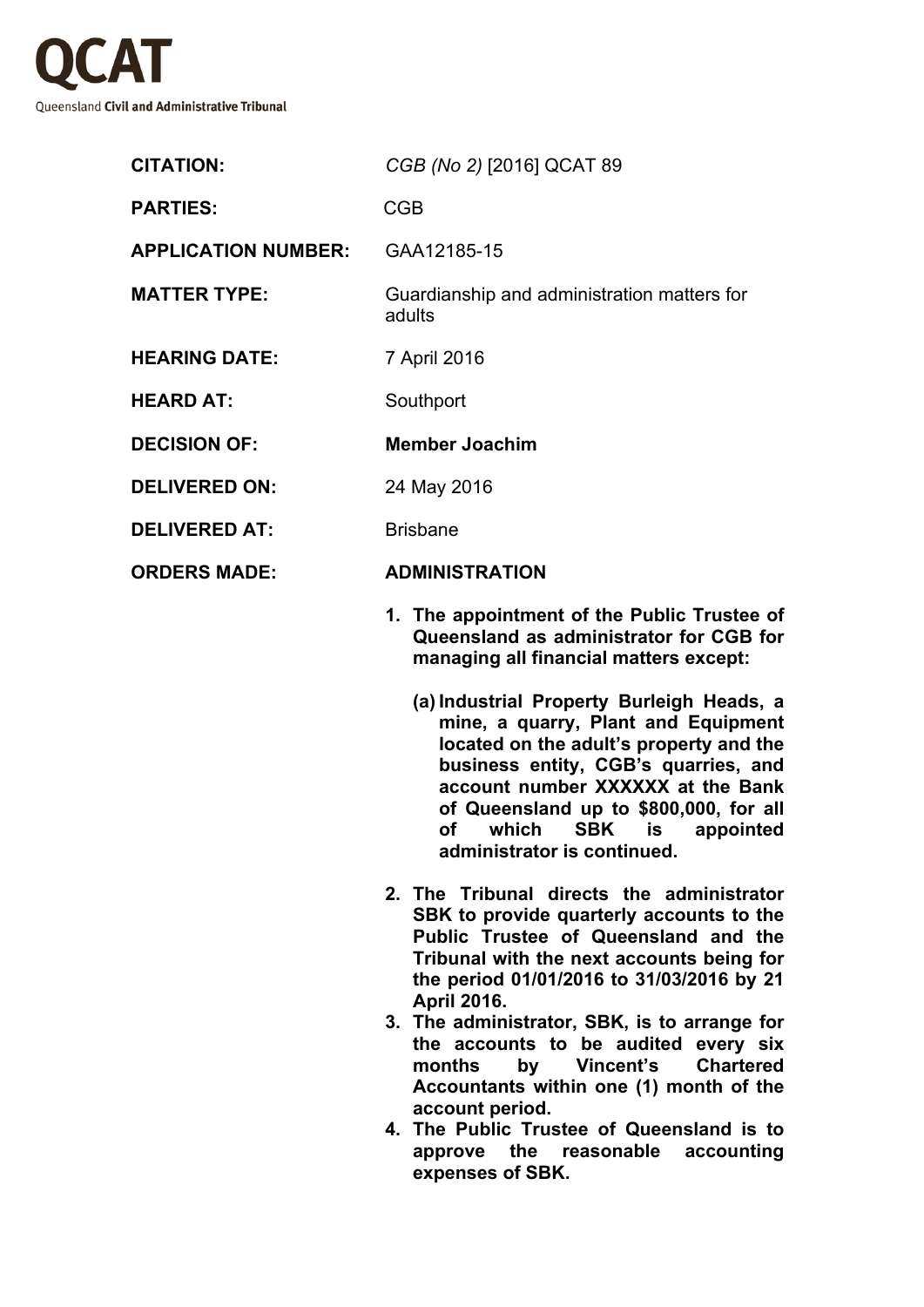**5. These appointments remain current until further order of the Tribunal. These appointments are reviewable and are to be reviewed in two (2) years.**

# **NOTICE OF INTEREST IN LAND**

- **6. That before 7 July 2016 the administrator must:**
	- **(a) Search the records of the Registrar of Titles to identify any property registered in the adult's name.**
	- **(b)Give the registrar of titles a copy of this order and a notice to the registrar advising that any interest in property held by the adult is subject to this order.**
	- **(c) Give to the Tribunal:**
		- **(i) a copy of the "Lodgement Summary Form" from the Titles registry confirming the notice has been lodged for each property held by the adult; and**
		- **(ii) a copy of the current title searches.**
- **7. If the ownership of any property of the adult changes in any way or the adult acquires an interest in another property the administrator must, within fourteen (14) days of such changes:**
	- **(a) give a copy of this order to the Registrar of Titles and**
	- **(b)give a notice to the Registrar about the changes or the adult's interest in another property.**

# **ENDURING POWER OF ATTORNEY**

**8. Any purported Enduring Power of Attorney for CGB is overtaken by the making of these appointments and, in accordance with s22(2) of the**  *Guardianship and Administration Act 2000* **can no longer be acted upon to the extent that these appointments have been made.**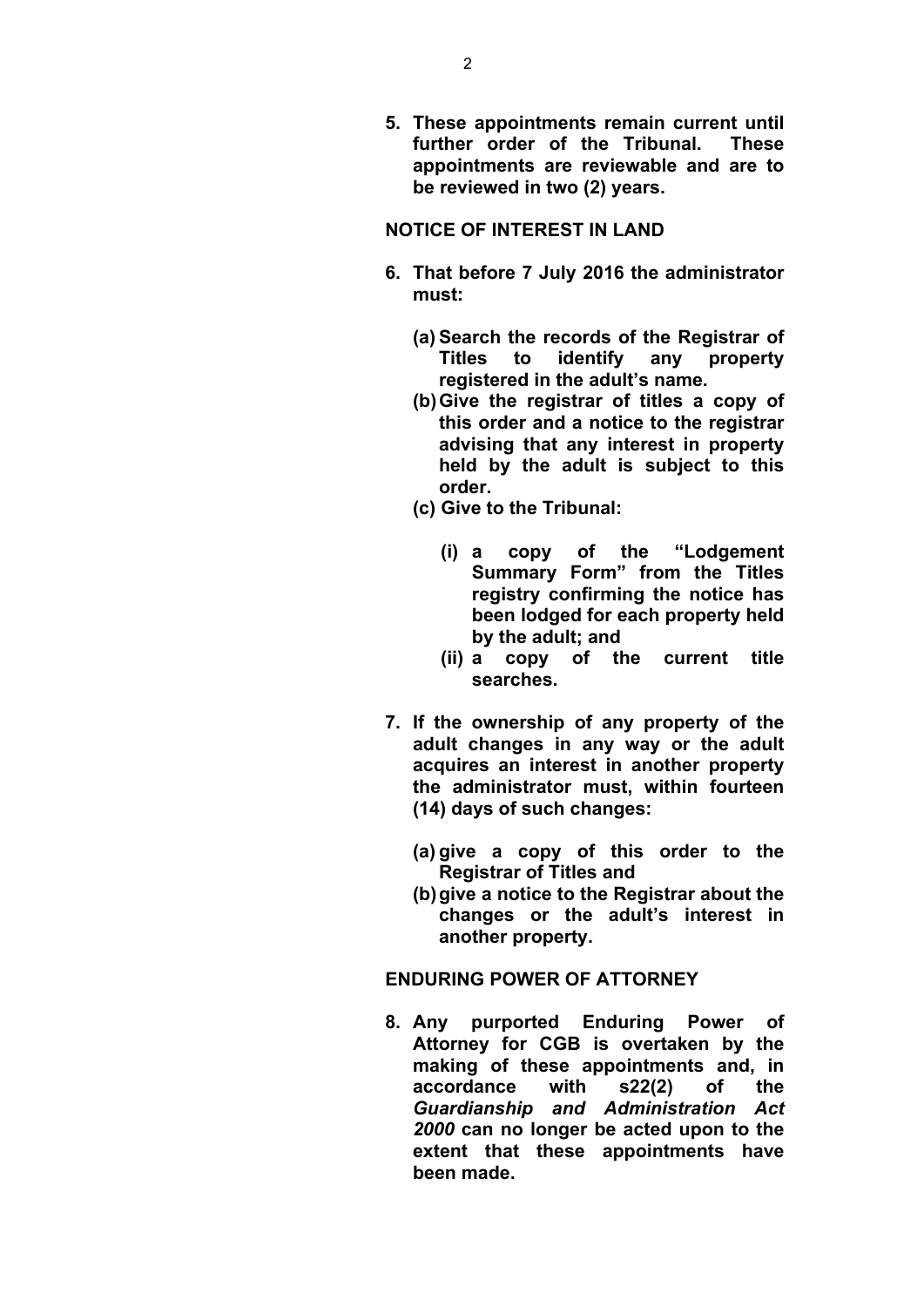### **DIRECTIONS**

**9. Any party wishing to apply to the Tribunal for cost must provide a written submission to the Tribunal and other active parties by:**

**4:00pm, 22 April 2016.**

**10.Any active party who wishes to respond to a costs submission must provide a written submission to the Tribunal and other active parties by:**

**4:00pm, 29 April 2016. 11.The Tribunal will decide any application for costs on the basis of the written submissions without further hearing. Not before 4:00pm, 27 May 2016.**

**CATCHWORDS:** GUARDIANSHIP AND ADMINISTRATION – REVIEW OF THE APPOINTMENT OF AN ADMINISTRATOR – where adult is self-made millionaire with extensive business interests – where adult had let businesses run down – where administrator had spent significant funds to put business on proper footing – where financial plan lacking a budget for personal income and expenses – where Tribunal initiated a review of administrator's appointment – where adult's daughter has some concerns about administration – where Public Trustee and Vincents Chartered Accountants support administrator SBK – whether administrator remains competent and appropriate

> *Guardianship and Administration Act* 2000 (Qld), s 31

### **REPRESENTATIVES:**

DAJ represented by Mr D Morgan of Counsel instructed by Minter Ellison. SBK represented by Mr G Radcliff of Counsel instructed by Cooper Maloy Legal.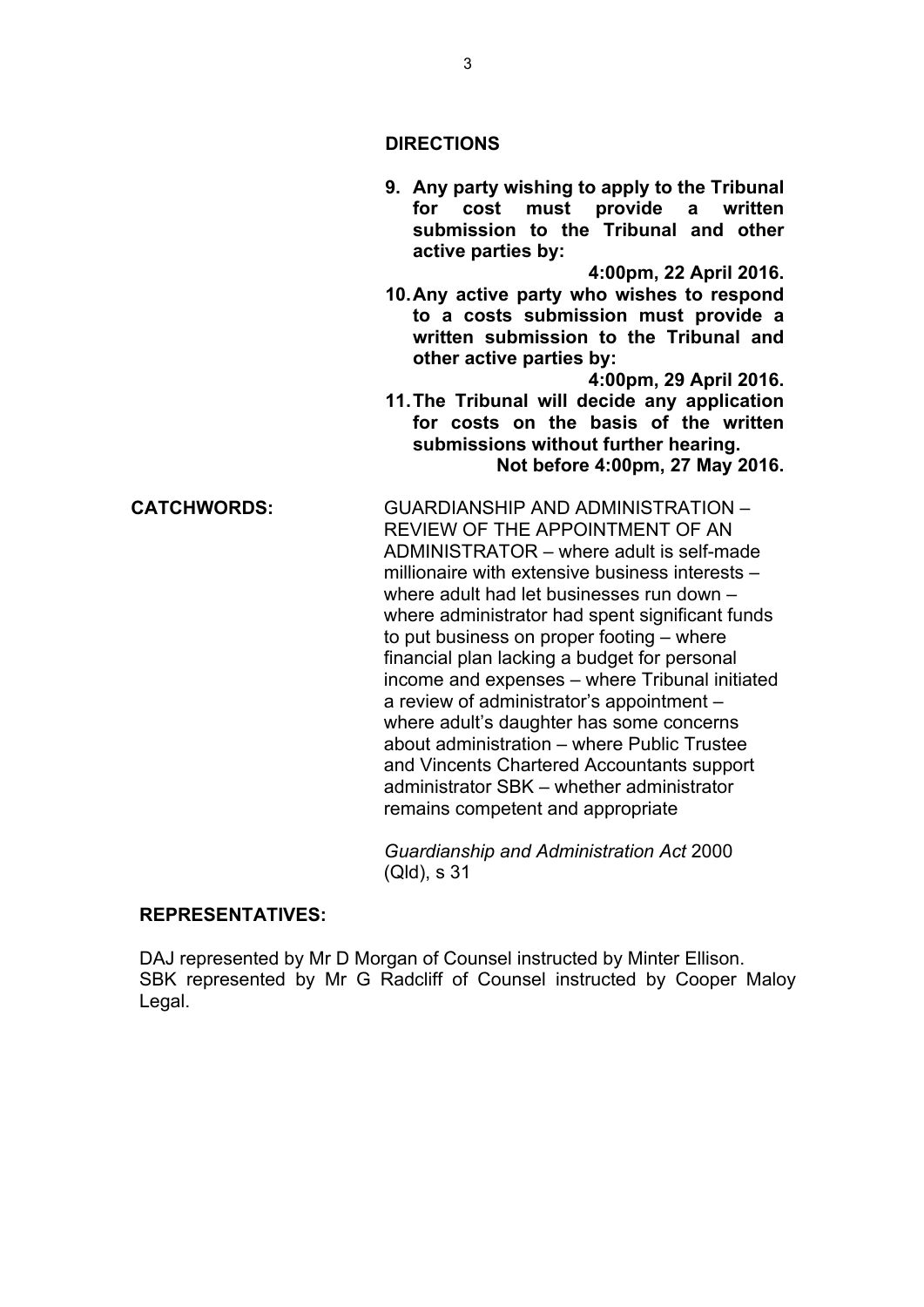## **REASONS FOR DECISION**

- [1] CGB is a self-made millionaire. He is 82 years of age and lives in a residential aged care facility in South-East Queensland. His financial interests include an accommodation bond as well as a quarry, a mine and large amounts of cash in bank accounts. He also owns industrial properties.
- [2] On 23 April 2015 the Tribunal appointed the Public Trustee of Queensland as CGB's administrator for managing all financial matters except various properties and investments for which SBK was appointed as administrator. These appointments continued earlier appointments that were made in 2014. Part of the orders made in 2015 included directions that the administrators are to provide an updated financial management plan to the Tribunal within six months. When the Tribunal received SBK's financial management plan it was not satisfied as to the viability of the approach being taken and it did not include a budget. As a result, the Tribunal initiated a review of the appointment of the administrators.
- [3] When the Tribunal conducts a review it does so under s 31 of the *Guardianship and Administration Act* 2000 (Qld) (GAA Act). This requires that at the end of the review the Tribunal must revoke its appointment unless satisfied it would make an appointment if a new application was received. Section 31 also provides that an administrator can only be removed if another person is more appropriate for appointment, or the current administrator is no longer competent.
- [4] Following the hearing in April 2015 the Tribunal has issued a range of other orders. These include the appointment of a separate representative for CGB for the possibility of DNA testing, consideration of an application by Sylvia Persson to become an active party, and an application to give directions to the appointed guardian. There was also directions made in relation to an appeal by Sylvia Persson when she was not made an active party.
- [5] Further directions were given in January 2016 pertaining to the administration. These directions joined DAJ, DAJ having been identified as a daughter of CGB. The directions also included that SBK provide submissions to the Tribunal about his competence and that DAJ and the Public Trustee are to provide a response to the application for review of the appointment of SBK.
- [6] On 13 January 2016, DAJ advised the Tribunal Registry that she was CGB's daughter and this was confirmed by a DNA test. This was subsequently verified by the separate representative of CGB by letter to the Tribunal on 20 January 2016. In her telephone conversation to the Registry on 13 January 2016, DAJ reported she had serious concerns about the management of her father's finances without giving any specifics. SBK provided an affidavit to the Tribunal dated 17 February 2016 in which he indicated that upon it being ascertained that DAJ was CGB's daughter an informal meeting took place at the office of Cooper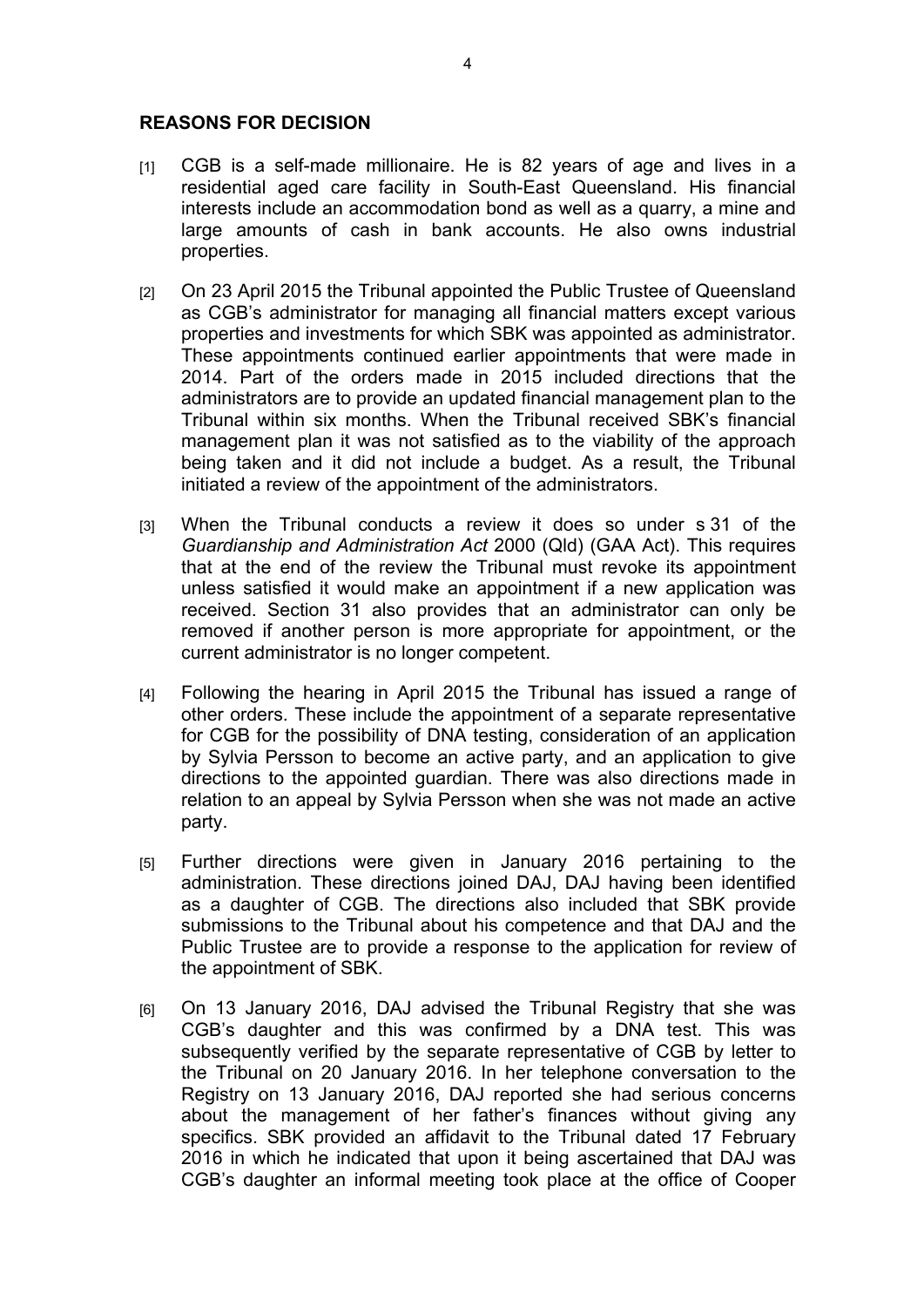Maloy Legal, and was attended by various interested parties including SBK, and Gary Radcliff of Counsel.

- [7] Subsequently, according to SBK a meeting took place in Lismore, in which SBK outlined the way in which he manages CGB's affairs and the range of properties and businesses that were being managed. SBK's diary note of that meeting indicates that he invited DAJ to visit the various properties provided sufficient notice was given.
- [8] SBK submitted he is bound to a large extent by confidentiality and client privilege. He advised, to the extent that he could, that he would keep DAJ informed and that he has gone about as far as he could without breaching CGB's confidences in respect of outlining CGB's affairs and how they are managed.
- [9] SBK stated he has been informed that DAJ had a range of telephone conversations with various people associated with CGB's business and visited sites of CGB's industrial properties without notice being given to him. As part of these visits she apparently enquired of a tenant in relation to the terms of the lease and the rent.
- [10] SBK was of the view that CGB would be appalled if he was to disclose any more information than he had presently done so in relation to his financial affairs. DAJ advised the Tribunal that after reviewing files that she had concerns about SBK seeking to sell a significant land asset without due diligence, and concerns regarding operational losses of the business.
- [11] On 15 March 2016 DAJ asked SBK by way of email for a range of information and documents relating to invoices, tenancies, business plans and audit reports. She subsequently indicated to the Tribunal that she would consider making an application to the Tribunal to become the administrator for her father. DAJ did not submit any application.
- [12] Prior to the hearing, SBK submitted a lengthy report outlining the various activities he was undertaking. The Tribunal also received an updated budget from him and the Public Trustee.
- [13] The reason this review was initiated was because a Tribunal Member identified concerns with the financial management plan submitted by SBK. This plan omitted a budget and the Member was concerned about whether there was adequate provision for funds for CGB's future needs. The administrator had engaged Fraser Wealth Management to develop a plan and stated that he was not aware that the budget was not included in those reports.
- [14] Section 31 of the GAA requires me to consider afresh the question of CGB's capacity, whether there is a need to appoint an administrator, and if so, who that should be.
- [15] CGB had a separate representative, Mr Peter Sheehy, Solicitor appointed by the Tribunal. SBK was represented by Gary Radcliff of Counsel,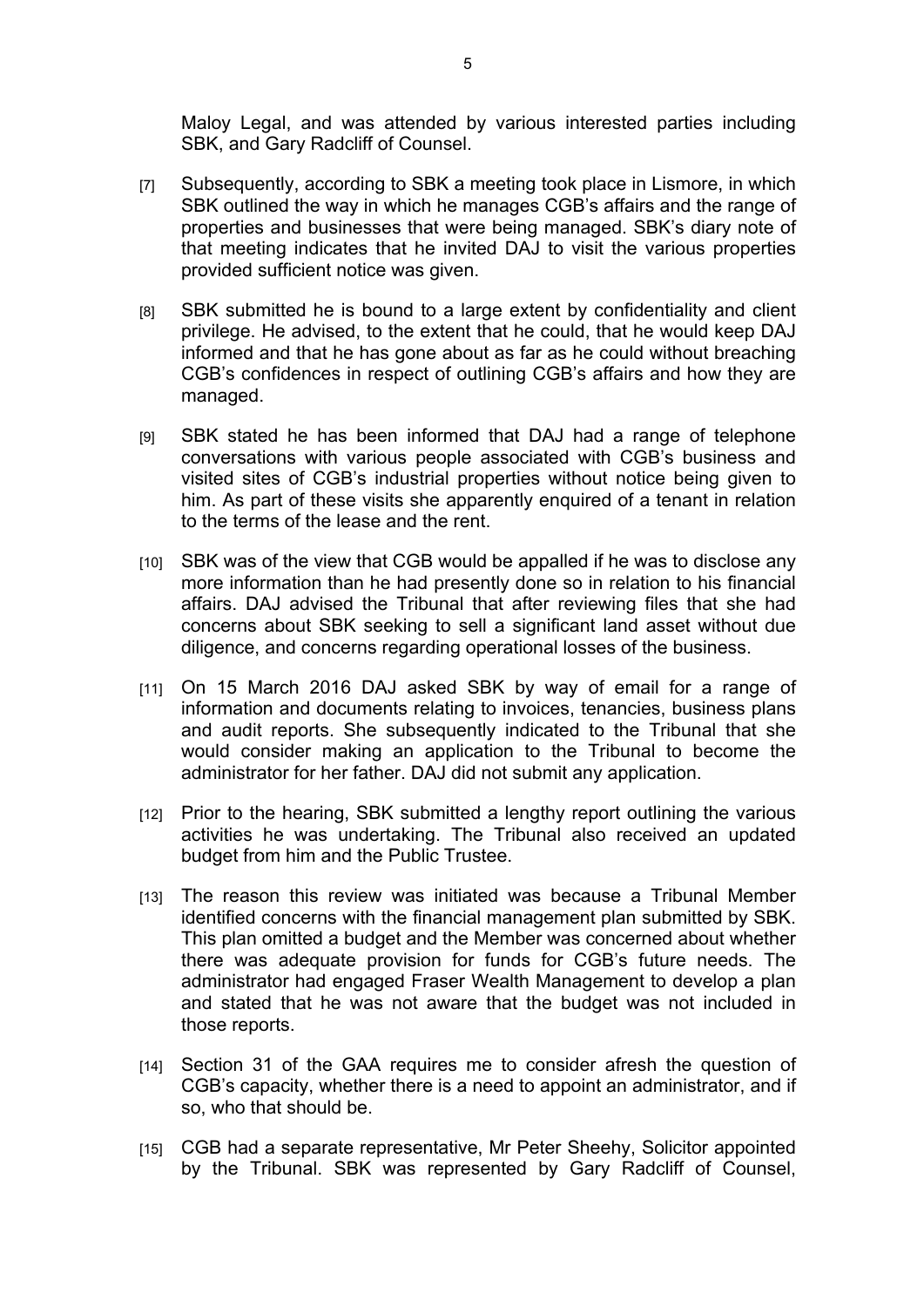instructed by Cooper Maloy Legal. DAJ was represented by Daniel Morgan of Counsel, instructed by Minter Ellison. Prior to the hearing represented parties had been given leave to be represented.

## *Does CGB have capacity to manage his extensive financial interests?*

- [16] Mr Sheehy visited CGB in the days leading up to the hearing and provided a report to the Tribunal. Mr Sheehy concluded that CGB had no reportable view or wish about the continued involvement of SBK. Mr Sheehy gave the impression that the simple concepts he was attempting to discuss were difficult for CGB to process. Attempting to speak to him in very simple terms was not productive in obtaining any meaningful responses.
- [17] This is consistent with the earlier health professional reports which indicated that CGB had a dementing illness. He is unable to indicate the extent of his assets or expenses, and had in the past been impulsive and chaotic in decision making and had not responded to major business decisions requiring his attention.
- [18] All adults in Queensland are entitled to the presumption that they have capacity. That presumption can be rebutted on evidence. The evidence before the Tribunal is that CGB is unable to understand information on which to base decisions, and to make those decisions understanding the consequences of those decisions. He is barely communicative. I am satisfied that the presumption of capacity has been rebutted and find that CGB has impaired decision making capacity for his financial matters.

### *Is there a need for an administrator?*

- [19] CGB's financial affairs are very complex. The Public Trustee are holding approximately \$790,000.00 in cash in various forms for CGB. SBK was managing quarry and mine businesses and industrial property at Burleigh Heads. The net cash flow from the businesses is projected to be just in excess of \$200,000.00.
- [20] Clearly, there is a need for an administrator. This is further exemplified in the financial management plan prepared by Fraser Wealth Management in January 2015 for CGB. This outlines the various assets owned by CGB which include two properties at Burleigh Heads, a mine and a quarry. Taken together it is estimated that those assets could be in the vicinity of \$30 million, as there are some current values unknown.
- [21] CGB's business interests, as well as the funds held by the Public Trustee, draw me to the conclusion that there is a need for decisions about financial matters and without an appointment CGB's needs will not be adequately met, nor his interests adequately protected.

### *Who should be appointed administrator?*

[22] This review has been undertaken because the Tribunal was not satisfied with the material provided by SBK, which together with the Public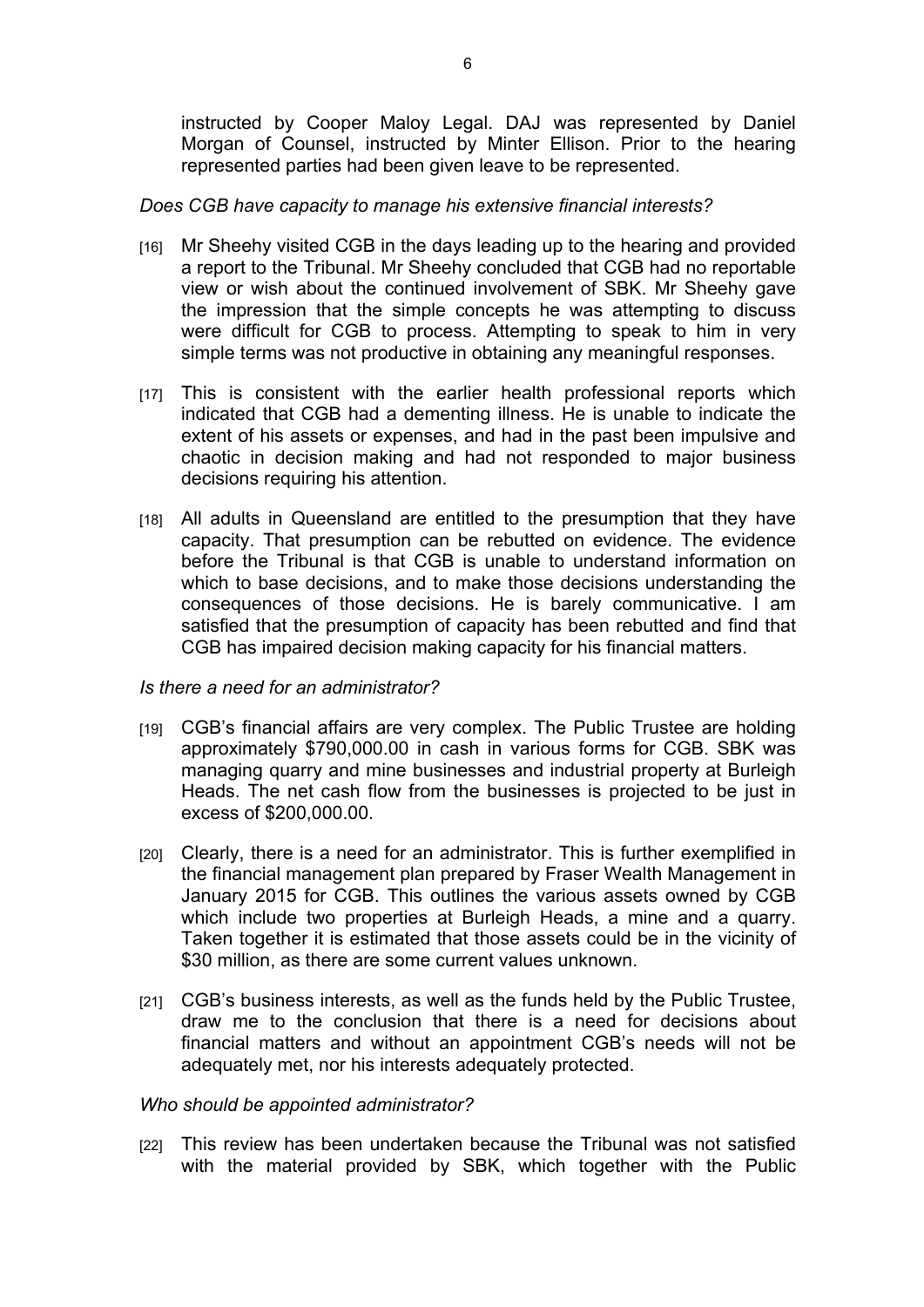Trustee's material, left the Tribunal unsure of how CGB's ongoing needs would be met given that his businesses were running at significant losses. As noted above, no budget had been provided.

- [23] Prior to the hearing SBK provided a budget. The Public Trustee representative at the hearing advised that SBK's financial documents, and the Public Trustee's financial documents should be read together to obtain a full understanding of CGB's income and expenses.
- [24] Taken together, the Public Trustee material shows a deficit in the order of \$160,000.00, and SBK's material shows a surplus of \$201,812.00. This surplus has been possible as a result of SBK's activities in putting the businesses on a proper business footing.
- [25] SBK provided an extensive affidavit sworn on 7 March 2016 in which he detailed his activities. He noted that he had been CGB's accountant and business advisor for some 25 years. He noted that when he commenced in his role as administrator he acknowledged that he had a fiduciary duty to CGB and could not operate the business in the same fashion and was not prepared to take the same risks. As a result of the business operations of CGB, the businesses needed to be regularised to such an extent so that they could continue.
- [26] CGB's various business interests include industrial property, a mine and a quarry. There were a number of ongoing issues and disputes with various agencies including rates that were owed, enforcement notices in relation to work required and complaints by various government bodies. Long term tenancies needed to be established and considerable work was required. There remains a current rates problem with the local Council, which is currently under negotiation.
- [27] In order to keep the businesses viable and secure a long term income stream for CGB, SBK had spent significant funds including on the quarry some \$287,000.00; on the mine \$57,000.00; and on the industrial properties some \$262,000.00.
- [28] SBK acknowledges there has been a decline in CGB's operating funds since his appointment. He considered the expenditures he made to be justified and appropriate. Attempts are being made to auction one property. It is valued at approximately \$11,000,000.00.
- [29] SBK and the Public Trustee have both indicated they are willing to be appointed again. There are no other nominees before the Tribunal, DAJ having decided not to proceed with an application.
- [30] It is pertinent at this point to note however, that the Public Trustee of Queensland are the appointed administrators for all financial matters with the exception of the various business interests of CGB. SBK has been required under the order to provide quarterly accounts to the Public Trustee, and to arrange quarterly accounts to be audited by Vincents Chartered Accountants.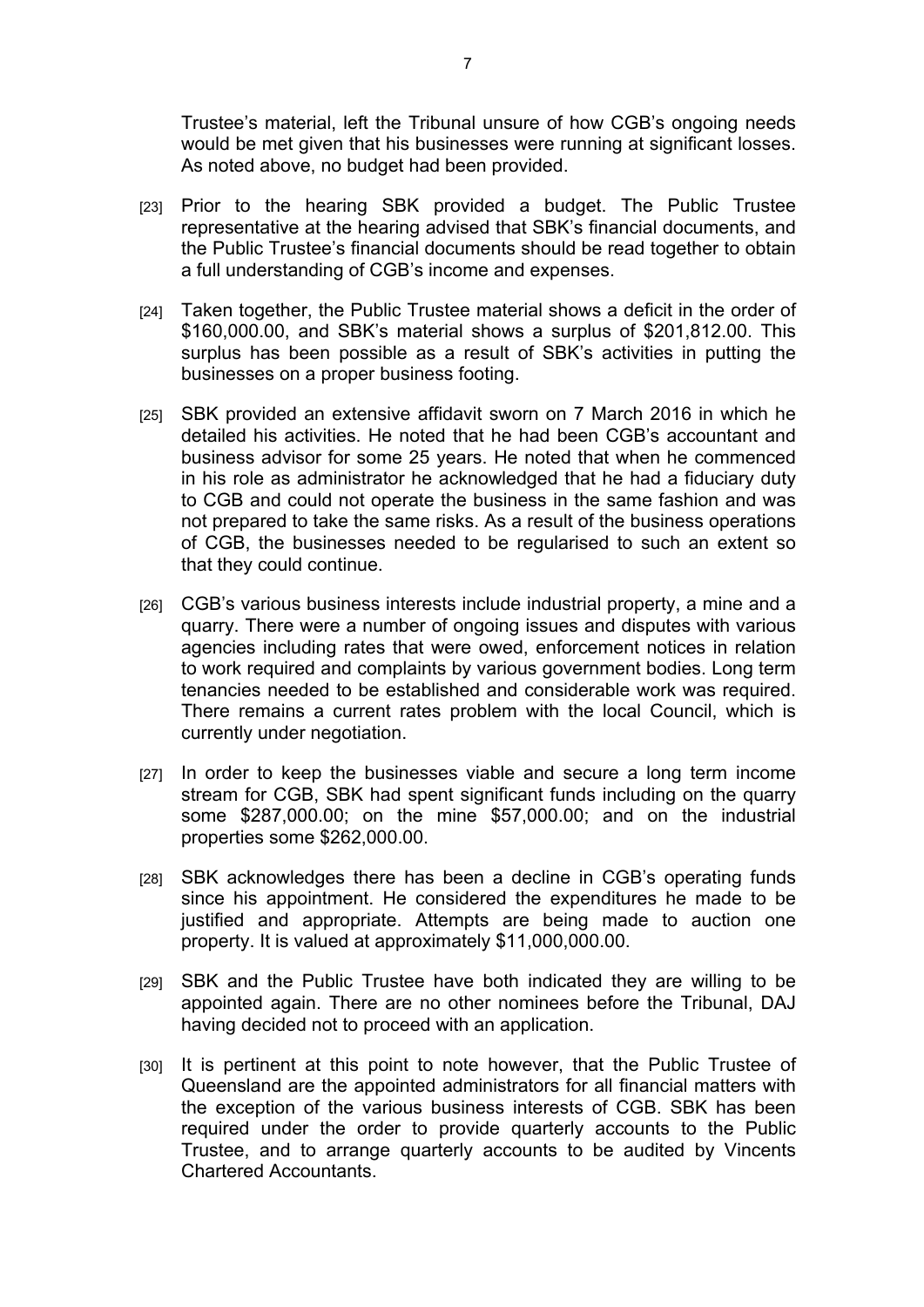- [31] Vincents, on 24 November 2015, reported that they have obtained sufficient and appropriate information to provide a basis for their audit opinion, and that they have concluded that the administrator is managing the accounts in the best interests of CGB. This is not the first time that Vincents have reached this view.
- [32] The Public Trustee does not propose an alternative administrator to SBK. The Public Trustee has formed the view from the information available to him that SBK has conducted himself in a manner consistent with that of a competent financial administrator.
- [33] In relation to the industrial properties, the Public Trustee submitted that the actions taken by SBK in respect of the local Council rates and the tenancies have appropriately reduced CGB's exposure to financial risk. The Public Trustee have also formed that view in relation to the mine.
- [34] Submissions received by DAJ prior to the hearing indicated that she did not consider the financial decisions being made by SBK revealed ongoing competence for the role of the administrator. She proposed that with the aid of a professional support group she should assume the role of administrator for CGB. At the hearing, however, she indicated to the Tribunal that she did not wish to take on this role. She did, however, through her Counsel indicate that she had a strong desire to be kept fully informed of the actions of the administrators.
- [35] DAJ's legal representatives expressed that their client had some concerns regarding the administration but she does not wish to be responsible for the administration herself. Counsel for DAJ indicated that DAJ has lost confidence in the administrator's ability to manage. Concerns included the absence of a budget, whether land valuations should be in the Public Trustee's report, concerns that the money for CGB's ongoing care will run out, and there should be a proper valuation of the shares in Global Sandstone company. A budget has now been provided which negates some of these concerns. I do not share her concerns about the other matters.
- [36] I am satisfied that the actions of SBK and the Public Trustee in the administration of CGB's financial affairs are appropriate and they remain competent to be administrators.
- [37] I will continue the appointment of the Public Trustee of Queensland as administrator for all financial matters except the industrial property, the mine, and the quarry owned by the adult, Plant and Equipment located on the adult's property and the business entity, CGB's quarries, and account number XXXXXX at the Bank of Queensland up to \$800,000, for all of which SBK is appointed administrator.
- [38] I will direct him to provide quarterly accounts to the Public Trustee of the Queensland and the Tribunal with the next accounts being due for the period 1 January 2016 to 31 March 2016, by 21 April 2016.